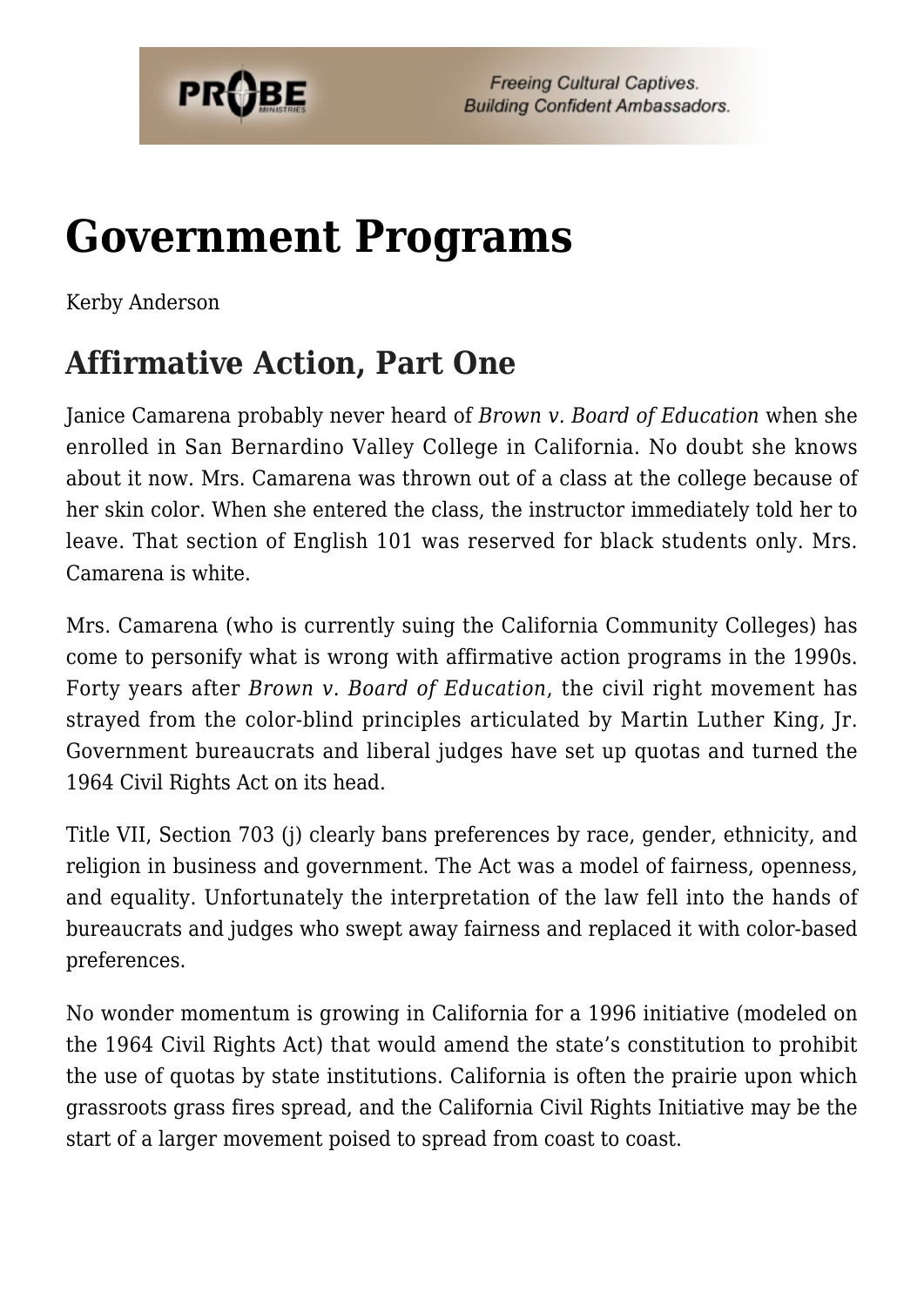

As William Bennett has noted: "Affirmative action has not brought us what we want–a color-blind society. It has brought us an extremely color-conscious society. In our universities we have separate dorms, separate social centers." One might legitimately ask, What's next? Separate water fountains?

How bad has the problem become? Consider just a few examples of the impact of affirmative action quotas on government.

A Defense Department memo cited on the November 18, 1994, broadcast of ABC's "20/20" declared, "In the future, special permission will be required for the promotion of all white men without disabilities."

Senator Jesse Helms (R-NC) cites a U.S. Forest Service document that actually states, "Only unqualified applicants will be considered."

Now that affirmative action appears threatened, suggestions are being floated by proponents to modify affirmative action rather than abolish it. The growing drumbeat from liberal proponents of affirmative action is that race-based affirmative action must be replaced by class-based affirmative action. After all, ask proponents, why should preferential treatment be given to an affluent, black Harvard law graduate over a poor, white West Virginia coal miner? Class-based affirmative action would supposedly be fairer and arouse less hostility because it was based upon economic need rather than race.

But the weaknesses of such a system should be quickly apparent. Race-based affirmative action has spawned an enormous governmental bureaucracy. A classbased system would no doubt be even larger and more byzantine. How would one qualify for class-based affirmative action? Would we use the income of the supposed "victim"? Would we use the income of the victim's family of origin? Would non-cash governmental support be counted? Who would decide? The questions are endless. At least in a race-based system, we can reach some consensus about what constitutes an ethnic minority.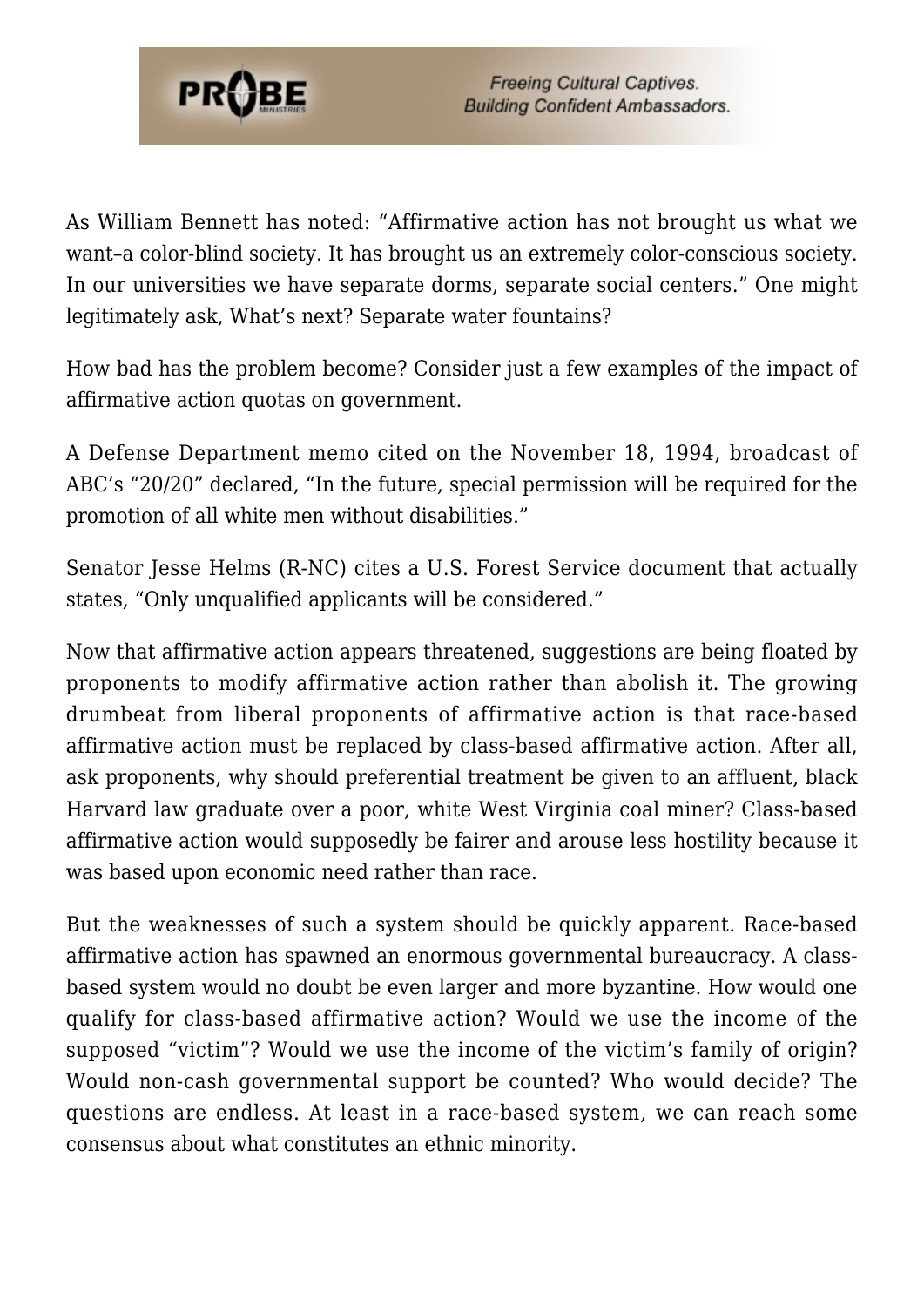

**Freeing Cultural Captives. Building Confident Ambassadors.** 

#### **Affirmative Action, Part Two**

Affirmative action has been under review for some time, but it took a 1995 Supreme Court case to dramatically change the civil rights landscape. The case involved Randy Pech (owner of Adarand Constructors) who lost in the bidding for a guard-rail construction project in Colorado's San Juan National Forest because he had the wrong skin color. He had the lowest bid, but was passed over because he was not a minority. The prime contractor was eligible for a \$10,000 grant from the U.S. Department of Transportation for hiring minority-owned subcontractors. The grant was greater than the difference in the bids submitted by Pech and a Hispanic-owned firm.

Pech filed a discrimination lawsuit. When it reached the Supreme Court, the U.S. Solicitor General argued that Pech had no legal standing to sue, even though the U.S. Government paid the prime contractor \$10,000 to discriminate against him! And this illustrates the double standard currently upheld in the law. Protected minorities have standing to sue even if they were never actually the subjects of discrimination. But victims of reverse discrimination have no such recourse and often do not even have legal standing to sue.

Nevertheless, the court ruled in a narrow 5-to-4 decision that Randy Pech had been discriminated against. Some of the justices even went so far as to argue against the very foundation of affirmative action.

Now that affirmative action appears threatened, suggestions are being floated by proponents to modify affirmative action rather than abolish it. The growing drumbeat from liberal proponents of affirmative action is that race-based affirmative action must be replaced by class-based affirmative action. But a classbased system would even go further in piting one ethnic minority against another. This is already the case with race-based affirmative action. At the University of California at Berkeley, for example, thousands of qualified Asian-American students are turned away each year in order to increase the percentage of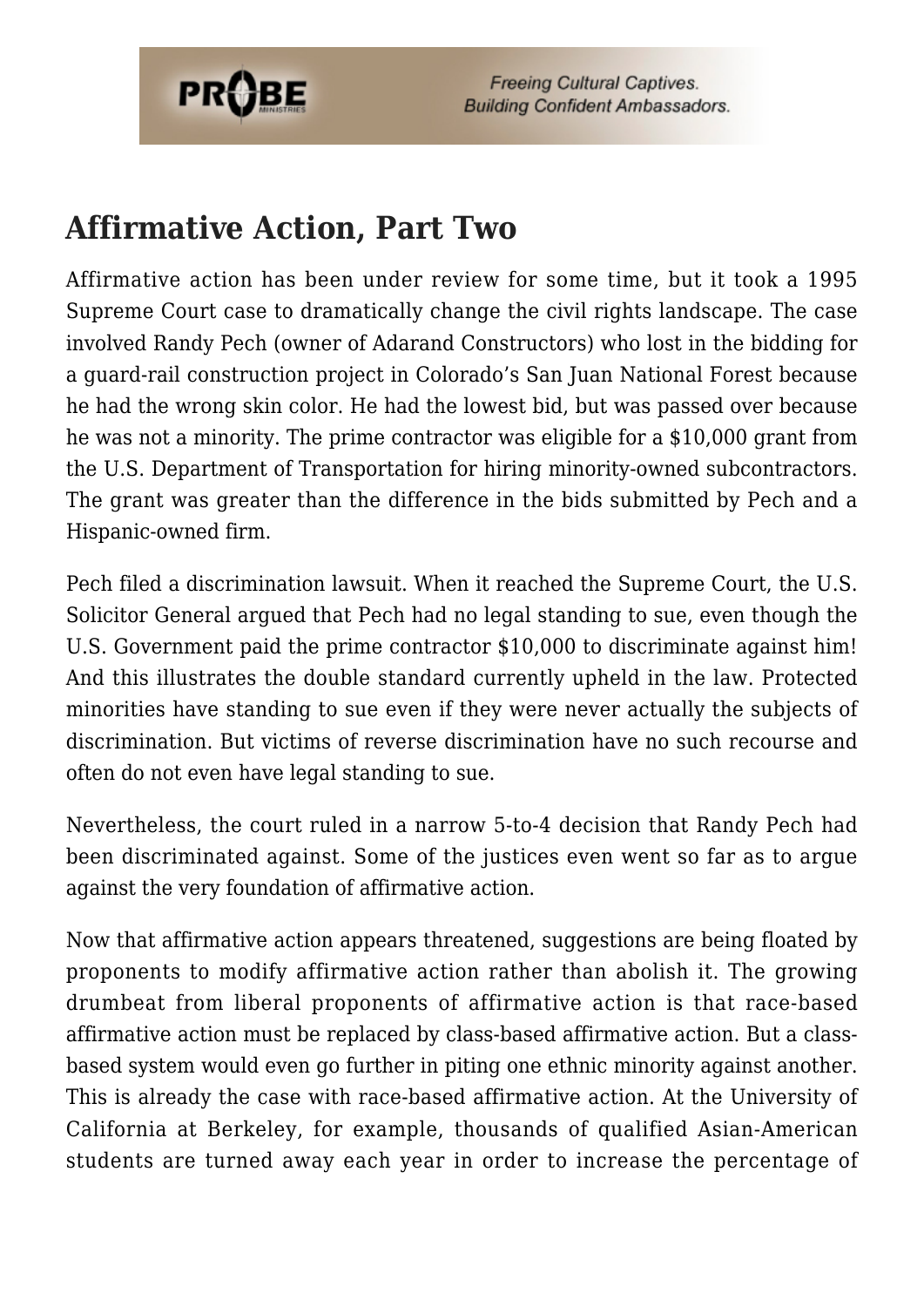

African-American and Hispanic-American students on campus. A class-based system of affirmative action would not only continue this practice but increase it.

The best solution is to abolish affirmative action quotas and move to a society that is truly color-blind. When an employer engages in discrimination, civil rights laws and judicial rulings provide a basis for legal remedy. But current interpretations of civil rights laws and affirmative action quotas do not provide equality before the law. They grant protected minorities racial privilege before the law.

In his famous dissent from the Supreme Court case of *Plessy v. Ferguson*, Justice John Marshall Harlan argued that the Constitution "is color-blind, and neither knows nor tolerates classes among citizens. In respect of civil rights, all citizens are equal before the law."

In his famous 1963 speech, Martin Luther King Jr. dreamed of "a Nation where they [his children] will not be judged by the color of their skins, but by the conduct of their character."

Affirmative action quotas violate the spirit of these dreams and turns the 1964 Civil Rights Act on its head. It's time to return to a Constitutional foundation. It's time to return to the true spirit of the civil rights movement. It's time for affirmative action quotas to go.

### **Missile Defense**

A four-star general calling the President on a hot-line red phone:

"Mr, President, we have a national emergency. Our satellites have detected a ballistic missile launched from a former Soviet republic at the United States."

[Pause]

"No, sir. We cannot shoot it down. We have no ballistic missile defense. There is nothing we can do to stop it."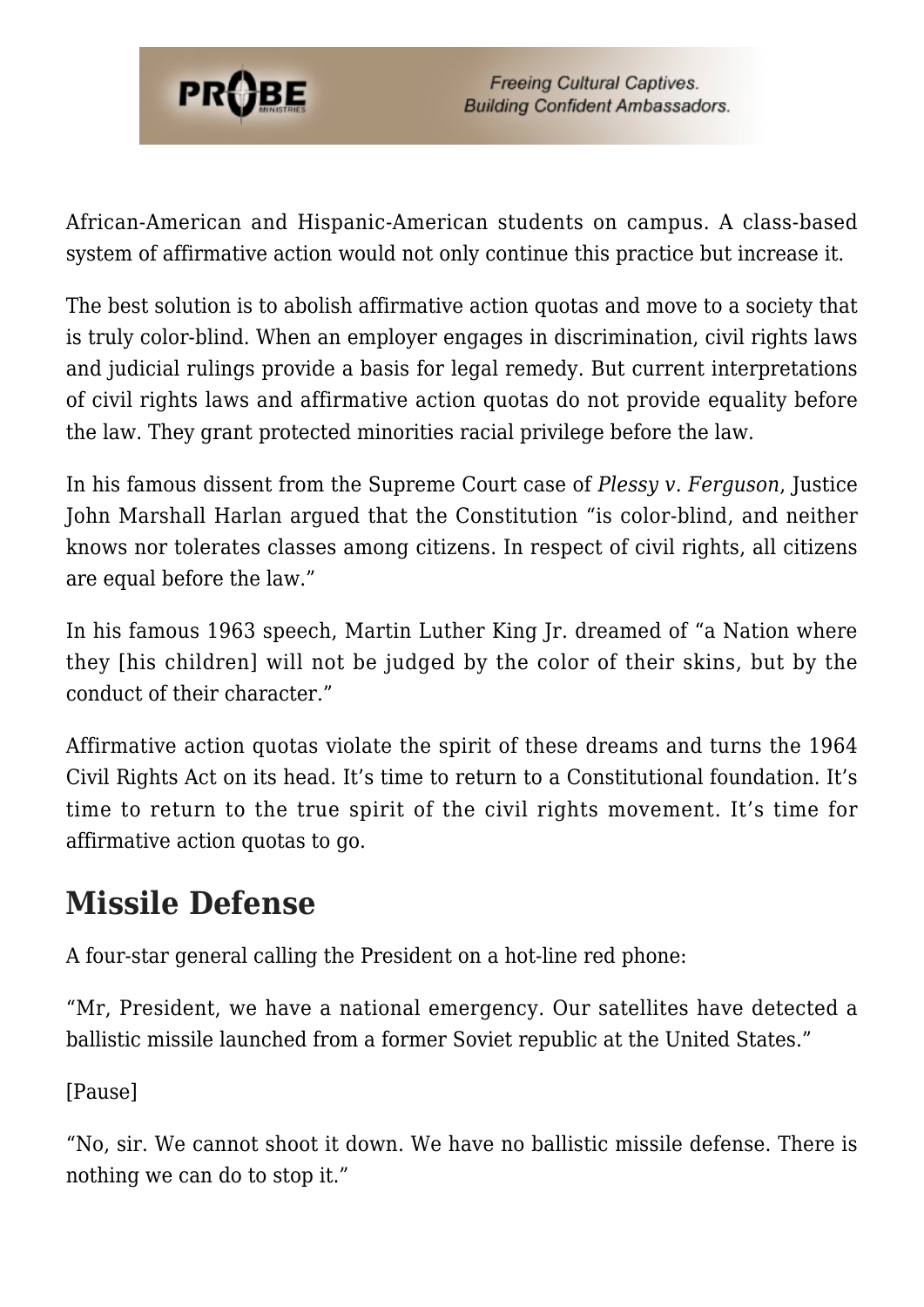

While the scenario is fiction (similar to the plot in the movie "Crimson Tide"), the problem is fact. If a rogue Russian or a Islamic fundamentalist or a North Korean general decided to fire a missile at the United States, we would be unable to defend ourselves!

It is not that we cannot deploy the technology to defend ourselves. It is that we choose not to deploy that technology. The reason is simple: the 1972 Anti-Ballistic Missile Treaty. Twenty-three years ago, the U.S. made the mad promise that it would not defend itself from ballistic missile attack. The MAD (mutually assured destruction) doctrine was the basis of the 1972 ABM treaty. Incredibly, President Clinton wants to keep this reckless pledge today even though the Soviet Union no longer exists and the world is no doubt more dangerous as nuclear proliferation continues.

Opponents of missile defense systems have argued that they are expensive and technologically impossible. Now a group of 16 eminent scientists formed under the auspices of the Heritage Foundation have put forward an affordable and doable plan.

They propose an upgrade of the Navy's Aegis air defense system to shoot down long-range and short-range ballistic missiles. The Aegis is a ship-board radartracking and interceptor system that directs surface-to-air missiles.

The Navy is already working on an upgrade that would allow it to intercept missiles outside the atmosphere, in what is called the "upper tier." If developed and deployed on ships scattered around the world, the U.S. would effectively have a protective shield against strategic missiles.

But there is the problem. By agreeing to abide by this obsolete treaty, the U.S. is prevented from deploying an "upper tier" defense. At his recent summit with Boris Yeltsin, President Clinton reaffirmed his support for the ABM treaty signed with the Soviet Union, a country that no longer exists.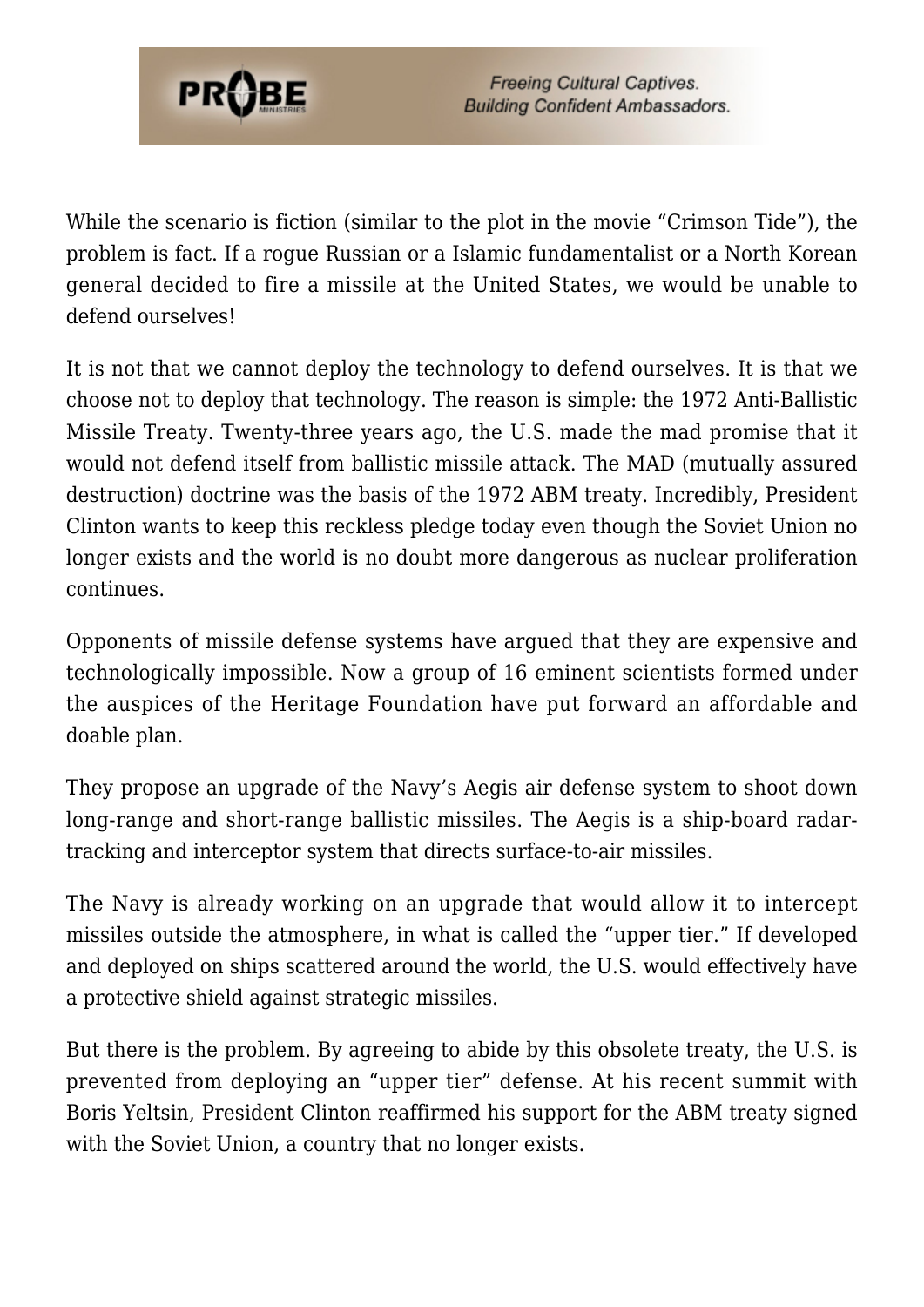

**Freeing Cultural Captives. Building Confident Ambassadors.** 

As questionable at the ABM treaty was during the Cold War, it is even more absurd in our current political and military environment. Former Reagan official Frank Gaffney points out that a Navy Aegis commander in the Sea of Japan would be in the absurd position of being able to shoot down a missile in North Korea heading for Tokyo, but would be prevented from shooting down a missile heading for San Francisco! Is it really in the interests of the U.S. to dumb down the "upper tier" system so that we can protect our allies abroad but not our own homeland?

The Heritage Foundation scientists believe an upgraded system could be deployed in three years at a cost of only \$1 billion. This is a a plan we need to pursue. The United States is vulnerable to missile attack, and yet has the means to defend itself. In this dangerous post-Cold War world, we need to be able to defend ourselves from missile attack.

Is the threat that great? Well, consider the number of countries already in the nuclear club. They include the U.S., Great Britain, France, China, Russia, India, Israel, North Korea, Pakistan, and South Africa (South Africa is currently dismantling its nuclear program).

But that's not all. Most intelligence experts also put Ukraine, Kazakhstan, and Belarus in that list because they control some Soviet missiles. Finally, four other powers Iran, Iraq, Libya, and Syria are working furiously to develop and deploy nuclear missiles. Thus, all of these countries make up what could be called "the doomsday club." They all have the capacity or will soon have the capacity to bring about a nuclear Armageddon!

Intelligence experts estimate is that there are as many as 25 countries that have or will have the technical capability to develop a nuclear weapon, and approximately 26 countries have access to long-range missiles. In many ways, the post-Cold War world is more dangerous now that the Soviet Union has fallen and nuclear proliferation has accelerated.

Soviet scientists are willing to sell their services abroad. Boris Yeltsin seems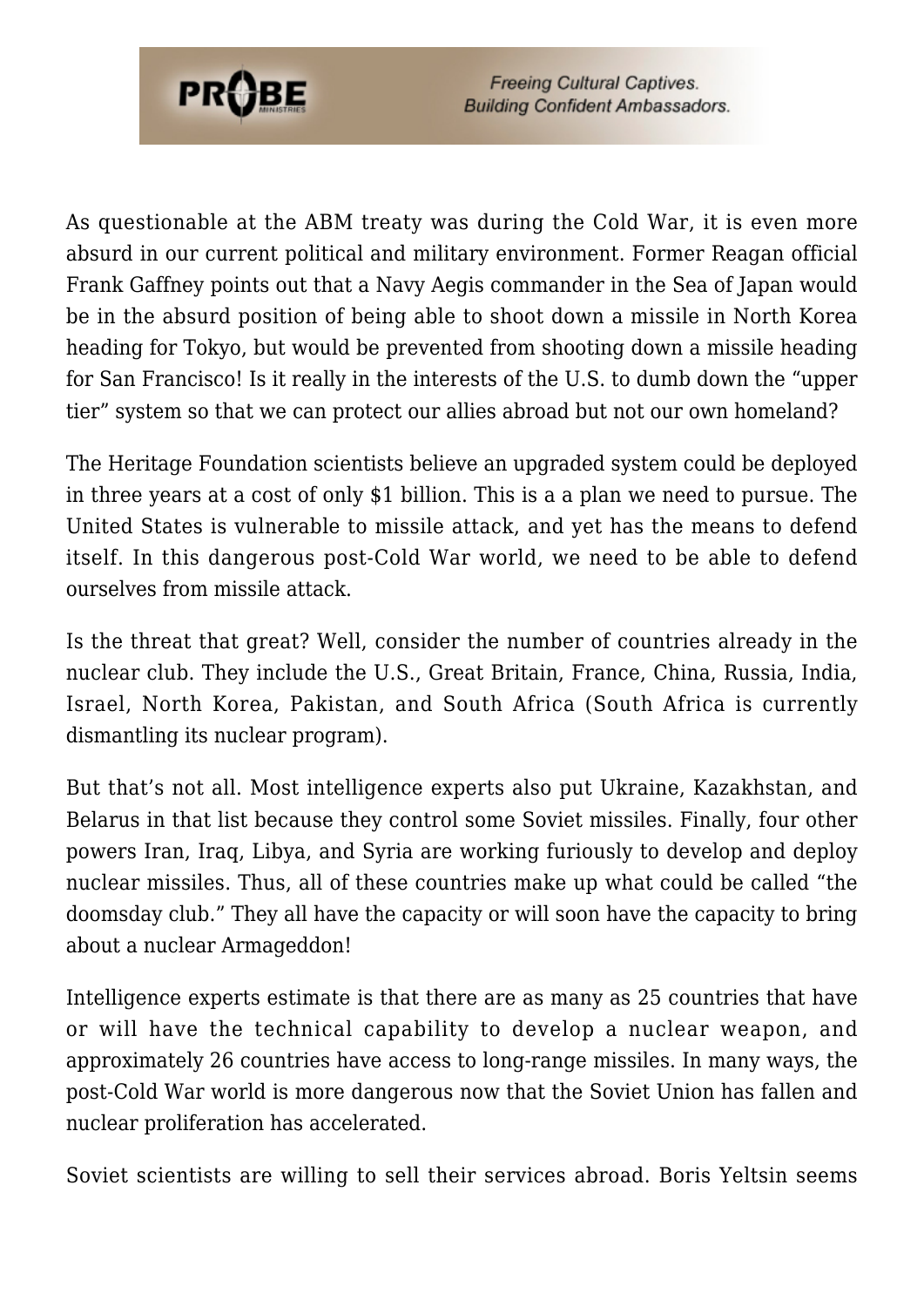

unwilling or unable to stop the spread of nuclear technology. Likewise President Clinton has been unable to stop nuclear proliferation. If there was ever a time we needed an anti- ballistic missile system, it is now.

The "Crimson Tide" scenario is great movie drama, but it's lousy foreign policy. A missile launched from Kiev or Baghdad or Pyongyang would devastate an American city, and the U.S. can do nothing to stop it. Although the movie does not mention it, the real reason this potential nightmare is so scary is because the U.S. has no defense against ballistic missile attack.

You must do two things. First, educate yourself and your friends about the danger. America is vulnerable to nuclear attack, and yet most Americans do not know this. Second, call for Congress to deploy an "upper tier" defense to the Aegis system. The cost would be less than one percent of the entire Defense Department budget. Building such a system would protect the United States from rogue leaders and military dictators who might someday decide to launch ballistic missiles on this country.

## **Corporate Welfare**

Cutting a \$200 billion deficit from a \$1.6 trillion budget is not as difficult as the media might make it sound, especially when politicians target the easier cuts first. One of the most obvious cuts is so-called "corporate welfare." Both liberals (like Secretary Robert Reich) and conservatives (like Speaker Newt Gingrich) talk about cutting corporate welfare. When Congress reconvenes, politicians need to stop talking about cutting and begin cutting programs.

What should be placed on the cutting block? Here is a list of examples from the Cato Institute of corporate welfare that should be eliminated.

Department of Agriculture's Market Promotion Program puts \$110 million a year into the advertising budgets of major U.S. corporations. In 1991, they spent \$2.5 million promoting Dole pineapple products; \$2.9 million selling Pillsbury muffins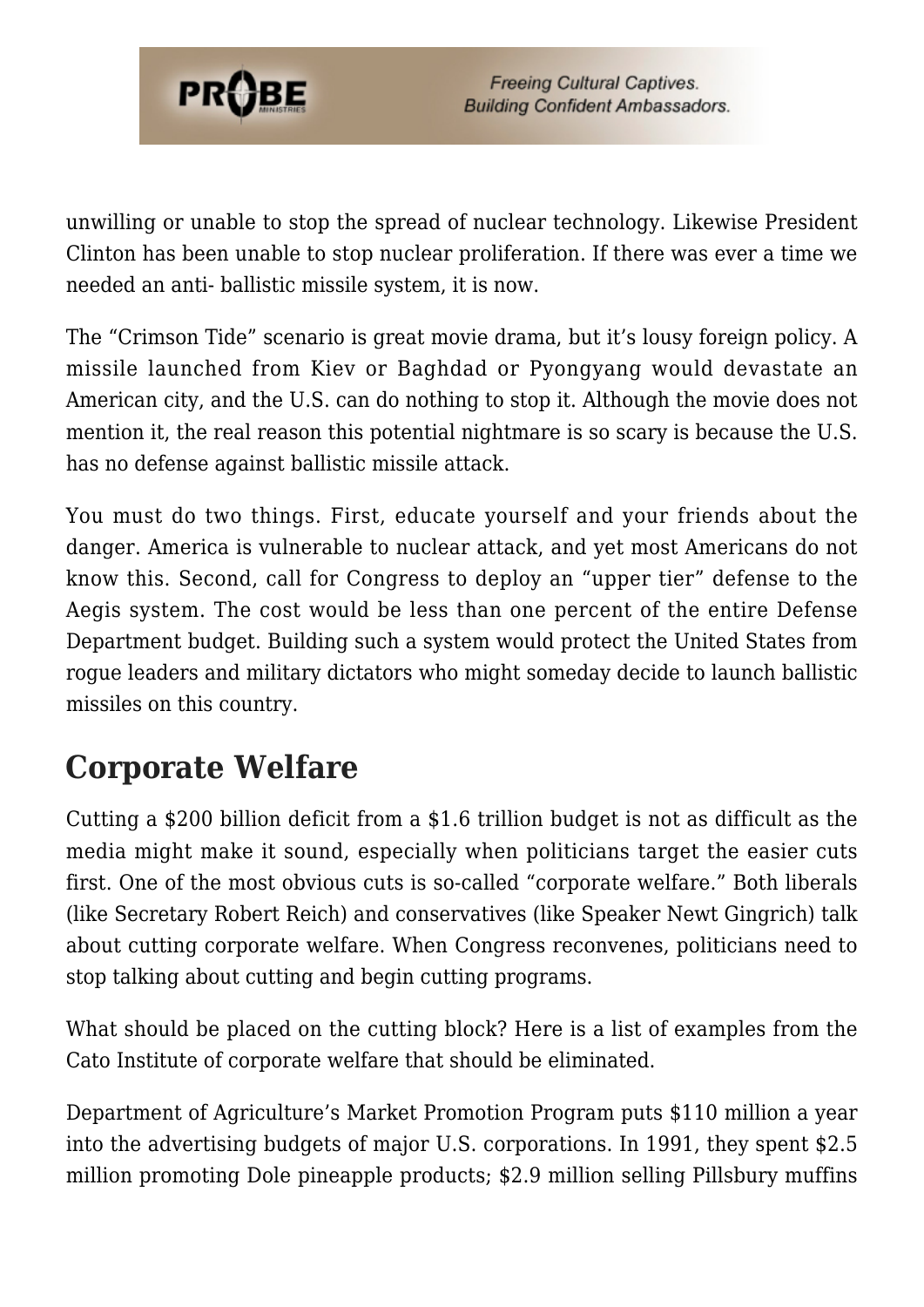

and pies; \$10 million advertising Sunkist oranges; \$465,000 boosting the sales of McDonald's Chicken McNuggets; and \$1.2 million promoting American Legend mink coats.

Farm subsidies also should be cut. Consider the sugar price support program. A full 40 percent of its \$1.4 billion in subsidies goes to the largest one percent of sugar producers. The 33 largest sugar cane plantations each receive more than \$1 million in federal funds.

The Rural Electrification Administration and the federal Power Marketing Administrations are funneling \$2 billion in annual subsidies to some of the wealthiest electric utility cooperatives in the country. One firm (ALLTEL) boasted of sales exceeding \$2.3 billion.

Taxpayer-subsidized REA loans have helped big electric utilities serve ski resorts in Aspen, Colorado, and beach resorts like Hilton Head, South Carolina. They have also helped serve gambling resorts communities in Las Vegas, Nevada.

The U.S. Forest Service dished out \$140 million for road building projects in national forests in 1994 to help harvest timber for firms like Georgia-Pacific and Weyerhauser. Last year the Clinton administration championed grants through the Advanced Technology Program. Some of the recipients last year were companies like Caterpillar, Dupont, Xerox, General Electric, and United Airlines.

The administrations also pushed over \$500 million through the Technology Reinvestment Project. Many of the recipients are some of the richest companies in America: Chrysler Corporation (\$6 million), Texas Instruments (\$13 million), Hewlett-Packard (\$10 million), Boeing (\$7 million), and Rockwell (\$7 million).

Recently the Congress considered a bill that proposed \$7.6 billion in cuts in corporate welfare. Here are a few highlights of that bill.

It would eliminate the Department of Commerce, beginning with the U.S. Travel